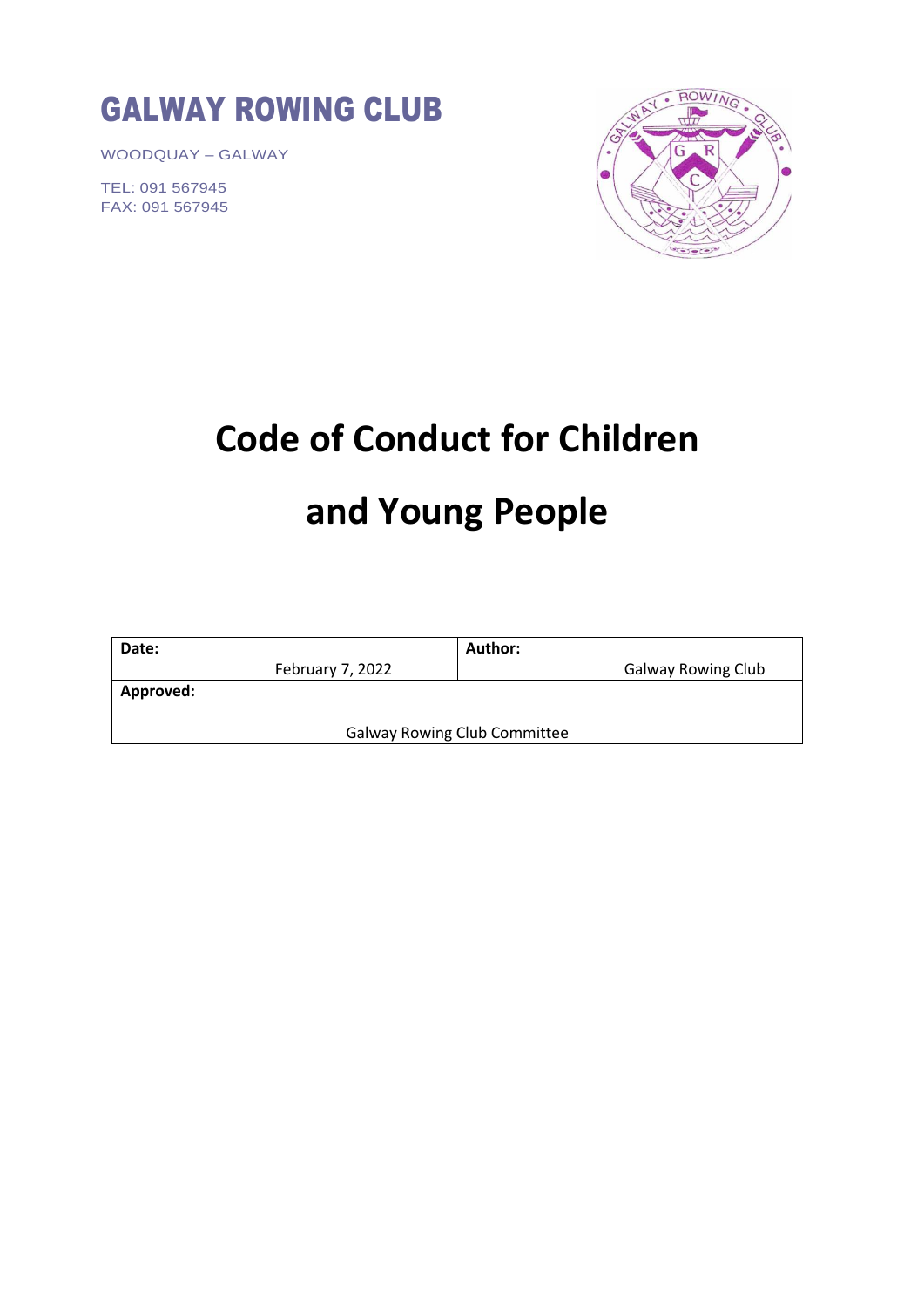This is one of a series of documents intended to set the standard for behaviour within Galway Rowing Club. It applies to all young people, under the age of 18 years who are members of the Club.

## **Rowing for Young People**

Galway Rowing Club is fully committed to Safeguarding and promoting the wellbeing of all of its members. It believes that it is important that members, coaches, administrators and parents associated with the sport should, at all times, show respect and understanding for the safety and welfare of others. Therefore, members are encouraged to be open at all times and to share any concerns or complaints that they have about any aspect of the sport with their parents, the person within the club you are comfortable with (ideally the club Designated Liaison Person but this could be your own coach), an appropriate Mandated Officer or the Club Committee

Galway Rowing Club should offer a positive experience to young people where they can learn new things in a safe and positive environment.

As a rower within Galway Rowing Club, you are expected to abide by the following code of practice:

Young People are expected to:

- Be loyal and give their friends a second chance
- Be friendly and welcome new members
- Be supportive and committed to other team members, offer comfort when required
- Not get involved in inappropriate peer pressure and push others into something they do not want to do
- Keep within the defined boundary of the rowing centre area and rowing area.
- Behave and listen to all instructions from the leader. Stay within the rules and respect umpires and their decisions.
- Take care of equipment owned by the club/sport.
- All members must respect the rights, dignity and worth of all participants regardless of age. gender, ability, race, cultural background or religious beliefs or sexual identity
- Refrain from the use of bad language or racial/sectarian references. This includes bullying behaviour using technologies like chat rooms or texting.
- Refrain from bullying behaviour or persistent use of rough and dangerous play.
- Keep to agreed timings for training and competitions or inform the coach or team manager if you are going to be late.
- Wear/bring suitable kit- to include appropriate clothing, footwear, and a full change of clothing and towel- for training and events, as agreed with the coach/team manager.
- Pay any fees for training and events promptly
- Young people are not allowed to smoke on rowing premises or while representing the Club or Rowing Ireland.
- Young people are not allowed to consume alcohol or drugs of any kind on rowing premises or while representing the Club or Rowing Ireland.
- Show respect to other young rowers/leaders and show team spirit
- Keep yourselves safe
- Report inappropriate behaviour or risky situations for young rowers.